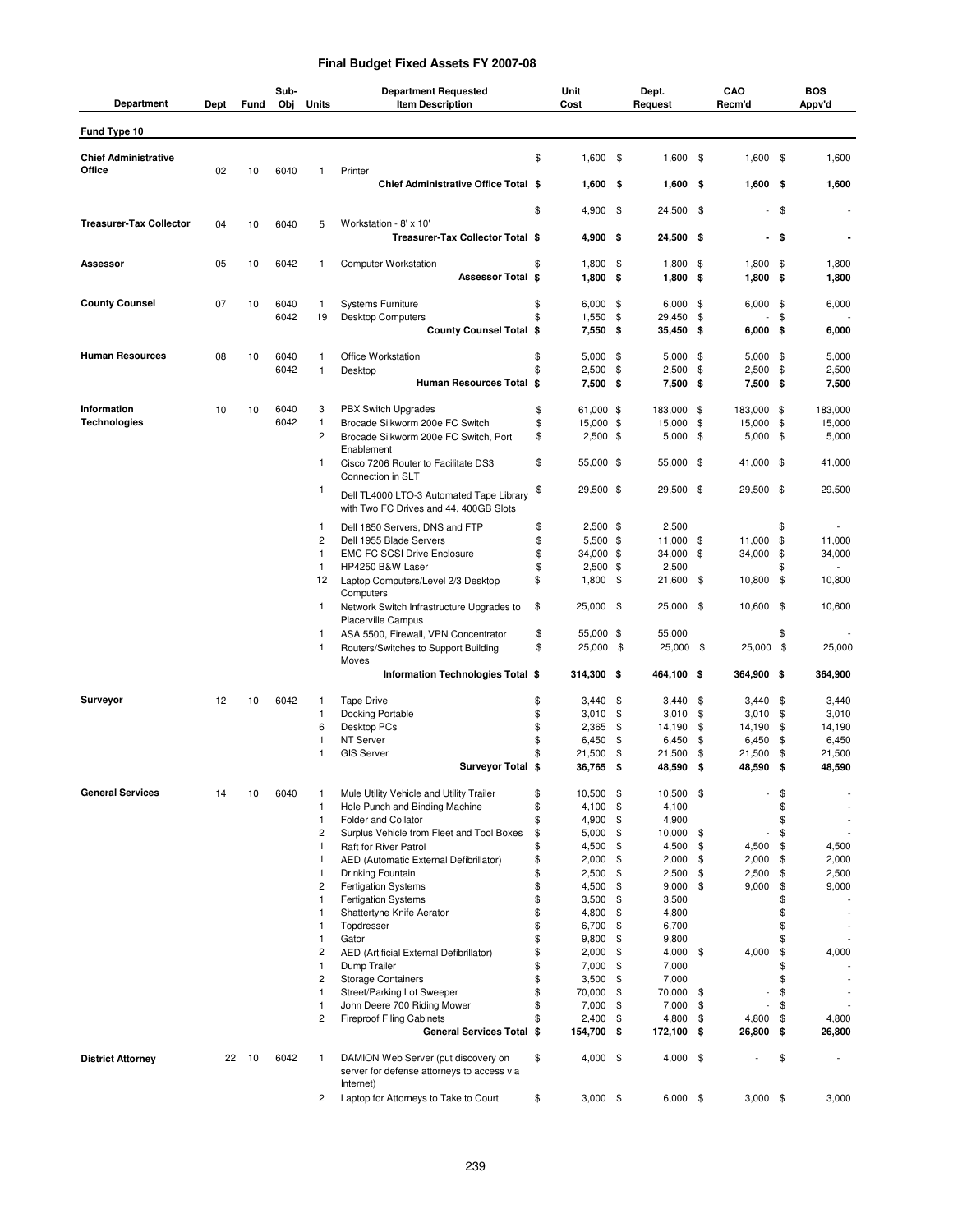| Department     | Dept | Fund | Sub-<br>Obj | <b>Units</b>      | <b>Department Requested</b><br><b>Item Description</b> |          | Unit<br>Cost     |            | Dept.<br>Request |          | CAO<br>Recm'd    |          | <b>BOS</b><br>Appv'd     |
|----------------|------|------|-------------|-------------------|--------------------------------------------------------|----------|------------------|------------|------------------|----------|------------------|----------|--------------------------|
|                |      |      |             | 1                 | New Network Printer                                    | \$       | $3,300$ \$       |            | 3,300            | \$       | 3,300            | \$       | 3,300                    |
|                |      |      |             | $\mathbf{1}$      | 1 to 3 DVD Burner                                      | \$       | 1,500            | \$         | 1,500            | \$       | 1,500            | \$       | 1,500                    |
|                |      |      |             | 1                 | Server, Network                                        | \$       | 20,000           | \$         | 20,000           | \$       | $\overline{a}$   | \$       | $\overline{\phantom{a}}$ |
|                |      |      |             | 1                 | Forensic Hard Drive Capture Device                     | \$       | 5,000            | \$         | 5,000            | \$       |                  | \$       |                          |
|                |      |      |             | 1                 | Projector                                              | \$       | 4,000            | \$         | 4,000            | \$       | 4,000            | \$       | 4,000                    |
|                |      |      |             | 20                | Desktop PCs for Staff                                  | \$       | 1,800            | \$         | 36,000           | \$       | 18,000           | \$       | 18,000                   |
|                |      |      |             |                   | District Attorney Total \$                             |          | 42,600           | \$         | 79,800           | \$       | 29,800           | \$       | 29,800                   |
| <b>Sheriff</b> | 24   | 10   | 6040        | 1                 | Shredder                                               | \$       | 2,500            | \$         | 2,500            | \$       |                  | \$       |                          |
|                |      |      |             | 1                 | <b>Elliptical Training</b>                             | \$       | 4,500            | \$         | 4,500            | \$       |                  | \$       |                          |
|                |      |      |             | 1                 | Cargo Container                                        | \$       | 3,263            | \$         | 3,263            | \$       |                  | \$       |                          |
|                |      |      |             | 1                 | Power Amplifier                                        | \$       | 3,500            | \$         | 3,500            | \$       | ٠                | \$       |                          |
|                |      |      |             | 1                 | Battery for Communication Van Backup<br>System         | \$       | 4,000            | \$         | 4,000            | \$       | 4,000            | \$       | 4,000                    |
|                |      |      |             | 1.                | <b>Digital Recording System</b>                        | \$       | 30,000           | - \$       | 30,000           | \$       | 30,000           | \$       | 30,000                   |
|                |      |      |             | 17                | <b>Lightbars for Vehicles</b>                          | \$       | 2,000            | \$         | 34,000           | \$       | 34,000           | \$       | 34,000                   |
|                |      |      |             | 1                 | K9 Partition                                           | \$       | 2,000            | \$         | 2,000            | \$       |                  | \$       |                          |
|                |      |      |             | 5                 | <b>Night Vision Monoculars</b>                         | \$       | 4,000            | \$         | 20,000           | \$       |                  | \$       |                          |
|                |      |      |             | 1<br>1            | Camera & Lens                                          | \$<br>\$ | 6,400<br>3,000   | \$<br>\$   | 6,400<br>3,000   | \$<br>\$ |                  | \$<br>\$ |                          |
|                |      |      |             | 1                 | Storage Shed for SLT<br>Vehicle                        | \$       | 35,000           | \$         | 35,000           | \$       |                  | \$       |                          |
|                |      |      |             | $\overline{c}$    | Night Vision Monoculars with Headsets                  | \$       | 3,500            | \$         | 7,000            | \$       |                  | \$       |                          |
|                |      |      |             | 1                 | Sniper Rifle                                           | \$       | 5,200            | \$         | 5,200            | \$       |                  | \$       |                          |
|                |      |      |             | 11                | <b>Dive Masks</b>                                      | \$       | 2,200            | \$         | 24,200           | \$       |                  | \$       |                          |
|                |      |      |             | 1                 | <b>ENT Callbox System</b>                              | \$       | 15,800           | \$         | 15,800           | \$       |                  | \$       |                          |
|                |      |      |             | 1                 | <b>Stainless Steel Toilet</b>                          | \$       | 5,000            | \$         | 5,000            | \$       | 5,000            | \$       | 5,000                    |
|                |      |      |             | 1                 | Elevator Door Scanner                                  | \$       | 6,000            | \$         | 6,000            | \$       | 6,000            | \$       | 6,000                    |
|                |      |      |             | 1                 | Door Lock Kit                                          | \$       | 6,700            | \$         | 6,700            | \$       | 6,700            | \$       | 6,700                    |
|                |      |      |             | 2                 | <b>Training Mats</b>                                   | \$       | 4,728            | \$         | 9,460            | \$       |                  | \$       |                          |
|                |      |      |             | 1<br>$\mathbf{1}$ | Steamer<br>Delayed Egress Door at SLT                  | \$<br>\$ | 6,500<br>3,702   | \$<br>- \$ | 6,500<br>3,702   | \$<br>\$ | 6,500<br>3,702   | \$<br>\$ | 6,500<br>3,702           |
|                |      |      |             | 1                 | Courthouse<br>Modular Workstation                      | \$       | 8,720            | \$         | 8,720            | \$       |                  | \$       |                          |
|                |      |      |             | 1                 | Decontamination Equipment                              | \$       | 12,000           | \$         | 12,000           | \$       | 12,000           | \$       | 12,000                   |
|                |      |      |             | 1                 | Gas Chromotagraph                                      | \$       | 23,000           | \$         | 23,000           |          |                  | \$       |                          |
|                |      |      |             | 1                 | <b>CBRNE Response Storage</b>                          | \$       | 23,000           | \$         | 23,000           |          |                  | \$       |                          |
|                |      |      |             | 1                 | Dosimeter                                              | \$       | 14,000           | \$         | 14,000           |          |                  | \$       |                          |
|                |      |      |             | 1                 | Lightbar for Boat                                      | \$       | 8,000            | \$         | 8,000            | \$       | 8,000            | \$       | 8,000                    |
|                |      |      |             | 1<br>1            | Command Center (AVL)                                   | \$<br>\$ | 2,500            | \$         | 2,500            | \$       |                  | \$       |                          |
|                |      |      |             | 2                 | <b>Freezer Shelving</b><br><b>Tilt Skillets</b>        | \$       | 27,000<br>17,123 | \$<br>\$   | 27,000<br>34,246 | \$<br>\$ | 27,000<br>34,246 | \$<br>\$ | 27,000<br>34,246         |
|                |      |      |             | $\mathbf{1}$      | Hot Box                                                | \$       | 4,600            | \$         | 4,600            | \$       | 4,600            | \$       | 4,600                    |
|                |      |      |             | 1                 | Cold Box                                               | \$       | 5,037            | \$         | 5,037            | \$       | 5,037            | \$       | 5,037                    |
|                |      |      |             | 1                 | Washer & Dryer Industrial Unit                         | \$       | 19,696           | \$         | 19,696           | \$       | 19,696           | \$       | 19,696                   |
|                |      |      |             | 1                 | Dishwasher                                             | \$       | 21,000           | \$         | 21,000           | \$       | 21,000           | \$       | 21,000                   |
|                |      |      |             | 1                 | Double Bunks                                           | \$       | 2,800            | \$         | 2,800            | \$       | 2,800            | \$       | 2,800                    |
|                |      |      |             | 2                 | <b>Night Vision Monoculars</b>                         | \$       | 4,200            | \$         | 8,400            |          |                  | \$       |                          |
|                |      |      |             | 5                 | <b>Sighting Scopes</b>                                 | \$       | 1,941            | \$         | 9,705            | \$       | 9,705            | \$       | 9,705                    |
|                |      |      | 6042        | $\mathbf{1}$      | Laptop Computer                                        | \$       | 2,000            | \$         | 2,000            | \$       |                  | \$       |                          |
|                |      |      |             |                   | ID Badge System                                        | \$       | 10,000           | \$         | 10,000           | \$       |                  | \$       |                          |
|                |      |      |             | 2                 | Server                                                 | \$       | 12,500 \$        |            | 25,000           | \$       | 12,500           | \$       | 12,500                   |
|                |      |      |             | 1<br>1            | <b>Intranet Servers</b><br>Tape Backup System          | \$<br>\$ | 4,750<br>10,000  | \$<br>\$   | 4,750<br>10,000  | \$<br>\$ | 10,000           | \$<br>\$ | 10,000                   |
|                |      |      |             | 2                 | Livescan Fingerprinting Machines                       | \$       | 45,000           | \$         | 90,000           | \$       | 90,000           | \$       | 90,000                   |
|                |      |      |             | 1                 | Livescan - Palm Print Equipment                        | \$       | 23,120           | \$         | 23,120           | \$       | 23,120           | \$       | 23,120                   |
|                |      |      |             | 1                 | Printer - HP Laserjet 4250                             | \$       | 1,650            | \$         | 1,650            | \$       | 1,650            | \$       | 1,650                    |
|                |      |      |             | 5                 | Mobile Data Computers (MDC's)                          | \$       | $8,000$ \$       |            | 40,000           | \$       | 16,000           | \$       | 16,000                   |
|                |      |      |             | 9                 | <b>Biometric Readers</b>                               | \$       | 2,389 \$         |            | 21,500           | \$       | 21,500           | \$       | 21,500                   |
|                |      |      |             | $\mathbf{1}$      | Video Teleconferencing System                          | \$       | 20,000           | \$         | 20,000           | \$       | 20,000           | \$       | 20,000                   |
|                |      |      |             | 1                 | Automated Vehicle Location System                      | \$       | 410,000          | \$         | 410,000          | \$       | 516,856          | \$       | 516,856                  |
|                |      |      |             |                   | Sheriff Total \$                                       |          | 903,518 \$       |            | 1,119,449        | \$       | 951,612 \$       |          | 951,612                  |
| Probation      | 25   | 10   | 6040        | 5                 | Modular Furniture                                      | \$       | $4,000$ \$       |            | 20,000           | \$       | 20,000           | \$       | 20,000                   |
|                |      |      |             | 50                | <b>Systems Furniture</b>                               | \$       | 5,000            | \$         | 250,000          | \$       | 250,000          | \$       | 250,000                  |
|                |      |      |             | 1                 | Alarm System                                           | \$       | 15,000           | -\$        | 15,000           | \$       | 15,000           | \$       | 15,000                   |
|                |      |      |             | 1<br>1            | PA system for facility<br>Parking Lot Camera Security  | \$<br>\$ | 5,000<br>7,500   | \$<br>- \$ | 5,000            | \$<br>\$ | 5,000            | \$<br>\$ | 5,000                    |
|                |      |      |             | 1                 | Card Lock Employee Entry                               | \$       | 10,000           | \$         | 7,500<br>10,000  | \$       | 7,500<br>10,000  | \$       | 7,500<br>10,000          |
|                |      |      |             | 1                 | Document Mail Center                                   | \$       | 2,500            | -\$        | 2,500            | \$       | 2,500            | \$       | 2,500                    |
|                |      |      |             | 1                 | <b>Window Coverings</b>                                | \$       | 15,000           | - \$       | 15,000           | \$       | 15,000           | \$       | 15,000                   |
|                |      |      |             | 1                 | Reach In Single Door Refrigerator                      | \$       | 4,000            | \$         | 4,000            | \$       | 4,000            | \$       | 4,000                    |
|                |      |      |             | 1                 | Reach In Single Door Freezer                           | \$       | 4,000            | \$         | 4,000            | \$       | 4,000            | \$       | 4,000                    |
|                |      |      |             | 1                 | Flexx 32 Key System                                    | \$       | 8,305            | \$         | 8,305            | \$       |                  | \$       |                          |
|                |      |      |             | 1                 | Flexx 32 Key System                                    | \$       | 8,305            | \$         | 8,305            | \$       | ÷                | \$       |                          |
|                |      |      | 6042        | 1                 | Laptop                                                 | \$       | 1,750            | \$         | 1,750            | \$       | 1,750            | \$       | 1,750                    |
|                |      |      |             | 1                 | Laserjet Printer                                       | \$       | $2,300$ \$       |            | 2,300            | \$       | $2,300$ \$       |          | 2,300                    |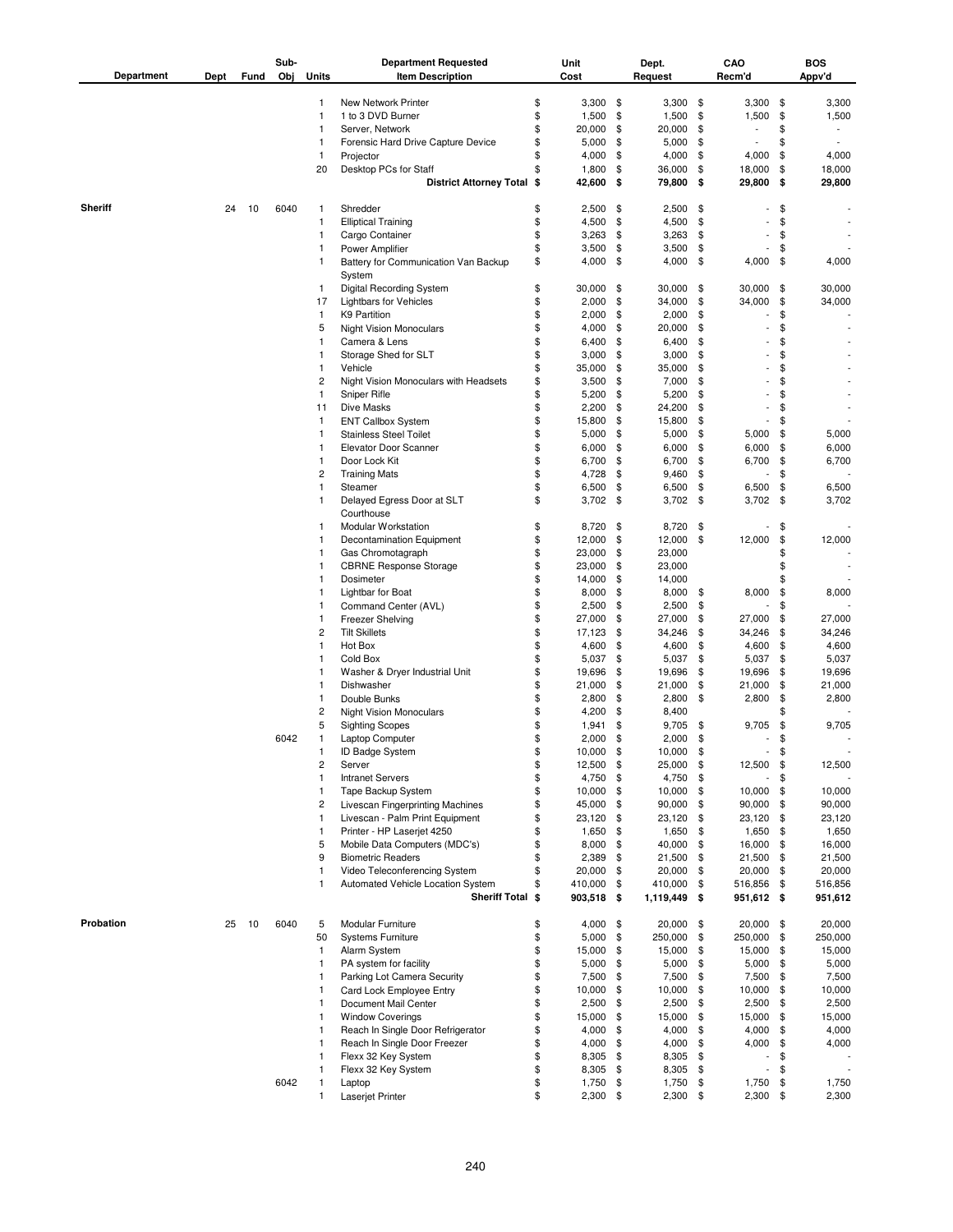| Department                    | Dept | Fund  | Sub-<br>Obj | Units                   | <b>Department Requested</b><br><b>Item Description</b>            |          | Unit<br>Cost    |          | Dept.<br>Request      |          | CAO<br>Recm'd            |          | <b>BOS</b><br>Appv'd |
|-------------------------------|------|-------|-------------|-------------------------|-------------------------------------------------------------------|----------|-----------------|----------|-----------------------|----------|--------------------------|----------|----------------------|
|                               |      |       |             | 1                       | Audio Visual Projection System                                    | \$       | $5,000$ \$      |          | 5,000                 | - \$     |                          | $-$ \$   |                      |
|                               |      |       |             | 3                       | Laptop Computers for CART Program                                 | \$       | 1,500           | \$       | 4,500                 | \$       | 4,500                    | \$       | 4,500                |
|                               |      |       |             |                         | <b>Probation Total \$</b>                                         |          | 99,160          | \$       | 363,160               | \$       | 341,550 \$               |          | 341,550              |
|                               |      |       |             |                         |                                                                   |          |                 |          |                       |          |                          |          |                      |
| <b>Recorder Clerk-</b>        | 28   | 10    | 6042        | 2                       | Servers                                                           | \$       | 7,500           | \$       | 15,000                | \$       | 15,000                   | - \$     | 15,000               |
| <b>Elections</b>              |      |       |             | 1                       | Laptop Computer for Recorder/Clerk                                | \$<br>\$ | 5,400           | \$       | 5,400                 | \$       | 5,400                    | \$       | 5,400                |
|                               |      |       |             | 10<br>1                 | PC's<br>Fijitsu Scanner                                           | \$       | 1,250<br>7,700  | \$<br>\$ | 12,500<br>7,700       | \$<br>\$ | 12,500<br>7,700          | \$<br>\$ | 12,500<br>7,700      |
|                               |      |       |             | 2                       | <b>High Speed Volume Printers</b>                                 | \$       | 4,500           | \$       | 9,000                 | \$       | 9,000                    | \$       | 9,000                |
|                               |      |       |             | $\mathbf{1}$            | High Speed Ink Jet Printer                                        | \$       | 48,500          | \$       | 48,500                | \$       | 48,500                   | \$       | 48,500               |
|                               |      |       |             | 1                       | Laser Jet Printer                                                 | \$       | 2,100           | \$       | 2,100                 | \$       | 2,100                    | \$       | 2,100                |
|                               |      |       |             |                         | <b>Recorder Clerk-Elections \$</b>                                |          | 76,950          | \$       | 100,200               | \$       | 100,200 \$               |          | 100,200              |
|                               |      |       |             |                         |                                                                   |          |                 |          |                       |          |                          |          |                      |
| Development                   | 34   | 10    | 6042        | 1                       | Color LaserJet Printer                                            | \$       | 4,500           | \$       | 4,500                 | \$       | 4,500                    | - \$     | 4,500                |
| <b>Services</b>               |      |       |             | 1                       | LaserJet Printer                                                  | \$       | 4,000           | \$       | 4,000                 | \$       | 4,000                    | \$       | 4,000                |
|                               |      |       |             | 1                       | LaserJet Printer - B&W High Sped<br>Development Services Total \$ | \$       | 4,000<br>12,500 | \$<br>\$ | 4,000<br>12,500       | \$<br>\$ | 4,000<br>12,500 \$       | \$       | 4,000<br>12,500      |
|                               |      |       |             |                         |                                                                   |          |                 |          |                       |          |                          |          |                      |
| <b>Public Health</b>          | 40   | 10    | 6040        | 1                       | Kennels and Trays                                                 | \$       | 150,000         | -\$      | 150,000               | \$       |                          | \$       |                      |
|                               |      |       |             | 1                       | <b>Electric Gate</b>                                              | \$       | 10,000          | \$       | 10,000                | \$       | $\overline{\phantom{a}}$ | \$       |                      |
|                               |      |       |             | 1                       | <b>Camper Shell</b>                                               | \$       | 3,000           | \$       | 3,000                 | \$       | 3,000                    | \$       | 3,000                |
|                               |      |       |             | 1                       | Commercial Washer/Dryer                                           | \$       | 5,000           | \$       | 5,000                 | \$       | 5,000                    | \$       | 5,000                |
|                               |      |       | 6042        | 1                       | Portion of Server                                                 | \$       | 8,000           | \$       | 8,000                 | \$       | 8,000                    | \$       | 8,000                |
|                               |      |       |             | 1                       | Back Up Tape Unit                                                 | \$       | 7,000           | \$       | 7,000                 | \$       | 7,000                    | - \$     | 7,000                |
|                               |      |       |             | 1                       | Server Security Rack                                              | \$       | 3,500           | \$       | 3,500                 | \$       | 3,500                    | \$       | 3,500                |
|                               |      |       |             | 1                       | Laptop                                                            | \$       | 1,800           | \$       | 1,800                 | \$       | $\overline{\phantom{a}}$ | \$       |                      |
|                               |      |       |             | 1                       | Uninterrupted Power Source (UPS) - Rack<br>Mountable              | \$       | 1,500           | \$       | 1,500                 | \$       | $1,500$ \$               |          | 1,500                |
|                               |      |       |             | 1                       | Laptop                                                            | \$       | 1,800           | \$       | 1,800                 | \$       |                          | \$       |                      |
|                               |      |       |             | 1                       | Portion of Server                                                 | \$       | 4,000           | \$       | 4,000                 | \$       | 4,000                    | \$       | 4,000                |
|                               |      |       |             |                         | <b>Public Health Total \$</b>                                     |          | 195,600         | \$       | 195,600               | \$       | 32,000 \$                |          | 32,000               |
|                               |      |       |             |                         |                                                                   |          |                 |          |                       |          |                          |          |                      |
| Human Services - Comm         |      |       |             |                         |                                                                   | \$       | $8,000$ \$      |          | 8,000                 | - \$     | 8,000 \$                 |          | 8,000                |
| <b>Services</b>               | 53   | 10    | 6040        | 1                       | Video Teleconference Center                                       |          |                 |          |                       |          |                          |          |                      |
|                               |      |       |             |                         | Human Services - Comm Services Total \$                           |          | $8,000$ \$      |          | $8,000$ \$            |          | $8,000$ \$               |          | 8,000                |
|                               |      |       |             |                         |                                                                   |          |                 |          |                       |          |                          |          |                      |
| Library                       | 60   | 10    | 6042        | 1                       | Windows 2003 Server                                               | \$       | 14,300          | \$       | 14,300                | \$       | 14,300                   | \$       | 14,300               |
|                               |      |       |             | 1<br>1                  | <b>DHCP Router</b><br>Firewall                                    | \$<br>\$ | 2,800<br>8,000  | \$<br>\$ | 2,800<br>8,000        | \$<br>\$ |                          | \$<br>\$ |                      |
|                               |      |       |             |                         | Library Total \$                                                  |          | 25,100 \$       |          | 25,100                | \$       | 14,300 \$                |          | 14,300               |
|                               |      |       |             |                         |                                                                   |          |                 |          |                       |          |                          |          |                      |
|                               |      |       |             |                         |                                                                   | \$       | 4,566           | - \$     | 4,566                 |          | 4566                     |          | 4566                 |
| <b>Child Support Services</b> | 79   | 10    | 6042        | 1                       | <b>Dell Computer</b>                                              |          |                 |          |                       |          |                          |          |                      |
|                               |      |       |             |                         | Child Support Services Total \$                                   |          | 4,566 \$        |          | 4,566\$               |          | 4,566 \$                 |          | 4,566                |
|                               |      |       |             |                         |                                                                   |          |                 |          |                       |          |                          |          |                      |
| Fund Type 10 Total            |      |       |             |                         |                                                                   | \$       | 1,892,543       | \$       | 2,659,449             | \$       | 1,951,718 \$             |          | 1,951,718            |
|                               |      |       |             |                         |                                                                   |          |                 |          |                       |          |                          |          |                      |
| Fund Type 11                  |      |       |             |                         |                                                                   |          |                 |          |                       |          |                          |          |                      |
|                               |      |       |             |                         |                                                                   |          |                 |          |                       |          |                          |          |                      |
| Transportation                | 30   | $-11$ | 6040        | 1                       | New Engine                                                        | \$       | 26,761 \$       |          | 26,761 \$             |          | 26,761 \$                |          | 26,761               |
|                               |      |       |             | 1                       | New Engine                                                        | \$       | 31,761          | \$       | 31,761                | \$       | 31,761 \$                |          | 31,761               |
|                               |      |       |             | 4                       | New Engines                                                       | \$       | 15,544          | \$       | 62,176                | \$       | 62,176 \$                |          | 62,176               |
|                               |      |       |             | 3                       | New Engines                                                       | \$       | 26,761          | \$       | 80,283                | \$       | 80,283 \$                |          | 80,283               |
|                               |      |       |             | $\overline{\mathbf{c}}$ | New Engines                                                       | \$       | 31,761          | \$       | 63,522 \$             |          | 63,522 \$                |          | 63,522               |
|                               |      |       |             | 22<br>1                 | Workstations<br>Ice Machine for the El Dorado Hills               | \$<br>\$ | 5,000<br>2,500  | \$<br>\$ | 110,000<br>$2,500$ \$ | \$       | 110,000 \$<br>$2,500$ \$ |          | 110,000<br>2,500     |
|                               |      |       |             |                         | Office                                                            |          |                 |          |                       |          |                          |          |                      |
|                               |      |       |             | 1                       | Digital Laser Level with Legs and Rods                            | \$       | $2,800$ \$      |          | $2,800$ \$            |          | $2,800$ \$               |          | 2,800                |
|                               |      |       |             | 1                       | Sand Equivalent Shaker for Soils Lab                              | \$       | 3,000           | \$       | 3,000                 | \$       | $3,000$ \$               |          | 3,000                |
|                               |      |       |             | 1                       | Video Camera                                                      | \$       | 17,200          | \$       | 17,200                | \$       | 17,200 \$                |          | 17,200               |
|                               |      |       |             | 1                       | AquaCalc Pro Stream Gauging Equipment                             | \$       | 4,800           | \$       | 4,800                 | \$       | 4,800 \$                 |          | 4,800                |
|                               |      |       |             | 2                       | Grader                                                            | \$       | 222,866         | \$       | 445,732 \$            |          | 445,732 \$               |          | 445,732              |
|                               |      |       |             | 1                       | Loader                                                            | \$       | 163,235         | \$       | 163,235 \$            |          | 163,235 \$               |          | 163,235              |
|                               |      |       |             | 1                       | Backhoe                                                           | \$       | 79,318          | \$       | 79,318                | \$       | 79,318 \$                |          | 79,318               |
|                               |      |       | 6042        | 7                       | Laptops & Docking Stations with 20"                               | \$       | $2,500$ \$      |          | 17,500 \$             |          | 17,500 \$                |          | 17,500               |
|                               |      |       |             |                         | Monitors                                                          |          |                 |          |                       |          |                          |          |                      |
|                               |      |       |             | 8                       | Laptops & Docking Stations with 20"<br>Monitors                   | \$       | $2,500$ \$      |          | 20,000 \$             |          | 20,000 \$                |          | 20,000               |
|                               |      |       |             | 13                      | Laptops & Docking Stations with 17"                               | \$       | $1,700$ \$      |          | 22,100 \$             |          | 22,100 \$                |          | 22,100               |
|                               |      |       |             |                         | Monitors                                                          |          |                 |          |                       |          |                          |          |                      |
|                               |      |       |             | 39                      | <b>CADD Stations/Computers</b>                                    | \$       | 3,000           | \$       | 117,000 \$            |          | 117,000 \$               |          | 117,000              |
|                               |      |       |             | 2                       | Laptop Computer 17" Monitor/No Docking                            | \$       | $1,500$ \$      |          | $3,000$ \$            |          | $3,000$ \$               |          | 3,000                |
|                               |      |       |             |                         | Station                                                           |          |                 |          |                       |          |                          |          |                      |
|                               |      |       |             | 2                       | Color Laser Printer                                               | \$       | 4,000           | \$       | 8,000                 | \$       | $8,000$ \$               |          | 8,000                |
|                               |      |       |             | $\mathbf{1}$            | Color Laser Printer                                               | \$       | $4,000$ \$      |          | 4,000 \$              |          | $4,000$ \$               |          | 4,000                |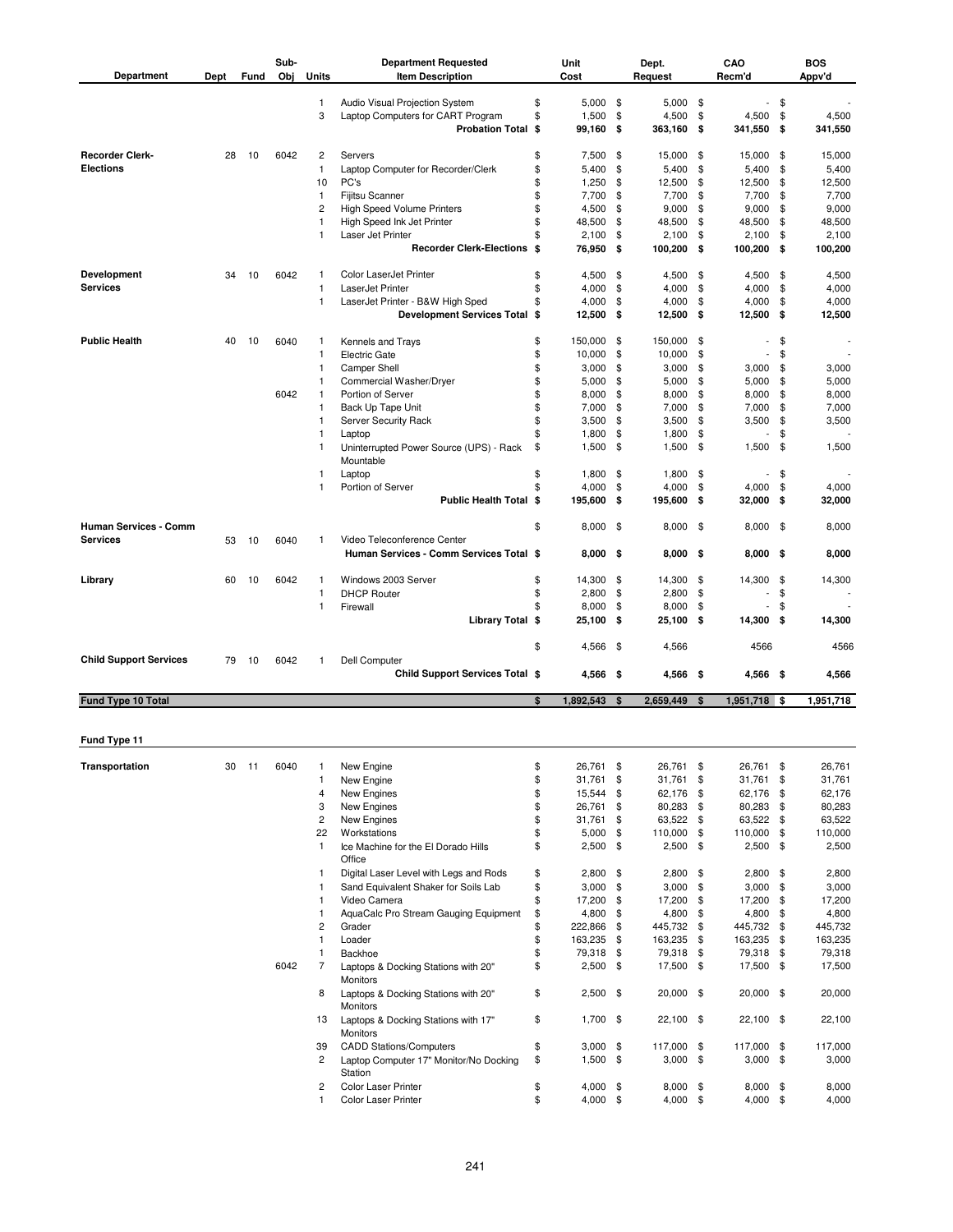| Department              | Dept | Fund  | Sub-<br>Obj | Units          | <b>Department Requested</b><br><b>Item Description</b>                                                             | Unit<br>Cost              |            | Dept.<br>Request         | CAO<br>Recm'd                  |        | BOS<br>Appv'd  |
|-------------------------|------|-------|-------------|----------------|--------------------------------------------------------------------------------------------------------------------|---------------------------|------------|--------------------------|--------------------------------|--------|----------------|
|                         |      |       |             |                |                                                                                                                    |                           |            |                          |                                |        |                |
|                         |      |       |             | 2              | Scanner                                                                                                            | \$<br>4,000               | \$         | $8,000$ \$               | $8,000$ \$                     |        | 8,000          |
|                         |      |       |             | $\overline{c}$ | Scanner                                                                                                            | \$<br>4,000               | \$         | 8,000                    | \$<br>8,000                    | \$     | 8,000          |
|                         |      |       |             | 1              | <b>Standard Laser Printer</b>                                                                                      | \$<br>2,000               | \$         | 2,000                    | \$<br>2,000                    | \$     | 2,000          |
|                         |      |       |             | 1              | Interactive White Board                                                                                            | \$<br>2,000               | \$         | 2,000                    | \$<br>2,000                    | \$     | 2,000          |
|                         |      |       |             | $\mathbf{1}$   | <b>Unanticipated Computer Needs</b>                                                                                | \$<br>3,000               | \$         | 3,000                    | \$<br>3,000                    | \$     | 3,000          |
|                         |      |       | 6043        | 1              | Asphalt Milling Machine                                                                                            | \$<br>500,000             | \$         | 500,000                  | \$<br>500,000 \$               |        | 500,000        |
|                         |      |       |             |                | Transportation Total \$                                                                                            | 1,167,507 \$              |            | 1,807,688 \$             | 1,807,688 \$                   |        | 1,807,688      |
| <b>Public Health</b>    | 40   | 11    | 6040        | 1              | Modular Workstations/Furniture Office<br>Equipment                                                                 | \$<br>30,000              | -\$        | $30,000$ \$              | 30,000 \$                      |        | 30,000         |
|                         |      |       |             | 1              | <b>Security System</b><br>(\$100K total - other portion budgeted in<br>subobject #6025)                            | \$<br>60,000 \$           |            | 60,000 \$                | 60,000 \$                      |        | 60,000         |
|                         |      |       |             | 1              | Light Cycler Specimen Processor<br>(\$25K Total-Other portion budgeted in<br>401135)                               | \$<br>12,500 \$           |            | 12,500 \$                | 12,500 \$                      |        | 12,500         |
|                         |      |       |             | 1              | Light Cycler Specimen Processor<br>(\$25K Total-Other portion budgeted in<br>401131)                               | \$<br>12,500 \$           |            | 12,500 \$                | 12,500 \$                      |        | 12,500         |
|                         |      |       |             | 1              | Refrigerator                                                                                                       | \$<br>1,500               | \$         | 1,500                    | \$<br>$1,500$ \$               |        |                |
|                         |      |       |             | 1              | Freezer                                                                                                            | \$<br>2,700               | \$         | 2,700                    | \$<br>2,700                    | \$     | 2,700          |
|                         |      |       |             | 3              | <b>Modular Workstations</b>                                                                                        | \$<br>5,000               | \$         | 15,000                   | \$<br>15,000                   | \$     | 15,000         |
|                         |      |       |             | 1              | <b>Modular Workstations</b>                                                                                        | \$<br>10,000              | \$         | 10,000                   | \$<br>10,000                   | \$     | 10,000         |
|                         |      |       |             | 3              | Refrigerator                                                                                                       | \$<br>2,500               | \$         | 7,500                    | \$<br>7,500                    | \$     | 7,500          |
|                         |      |       |             | 1              | Exam Table                                                                                                         | \$<br>1,500               | \$         | 1,500                    | \$<br>1,500                    | \$     | 1,500          |
|                         |      |       |             | 2              | Automated External Defibrillator                                                                                   | \$<br>2,000               | \$         | 4,000                    | \$<br>4,000                    | \$     | 4,000          |
|                         |      |       | 6041        | 1              | Lab Software System                                                                                                | \$<br>46,400              | \$         | 46,400                   | \$<br>46,400                   | \$     | 46,400         |
|                         |      |       | 6042        | 1              | <b>Administration Server</b>                                                                                       | \$<br>15,000              | \$         | 15,000                   | \$<br>15,000                   | \$     | 15,000         |
|                         |      |       |             | 3              | <b>Citrix Servers</b>                                                                                              | \$<br>6,500               | \$         | 19,500                   | \$<br>19,500                   | \$     | 19,500         |
|                         |      |       |             | 1              | Tape Back Up Device for Admin Server                                                                               | \$<br>10,000              | \$         | 10,000                   | \$<br>10,000                   | \$     | 10,000         |
|                         |      |       |             | $\overline{c}$ | Admin Domain Controller                                                                                            | \$<br>3,000               | \$         | 6,000                    | \$<br>6,000                    | \$     | 6,000          |
|                         |      |       |             | 1              | Fail-Over Server                                                                                                   | \$<br>16,000              | \$         | 16,000                   | \$<br>16,000                   | \$     | 16,000         |
|                         |      |       |             | 5              | <b>Laptop Computers</b>                                                                                            | \$<br>1,800               | \$         | 9,000                    | \$<br>9,000                    | \$     | 9,000          |
|                         |      |       |             | 1              | Video Conference System Additions                                                                                  | \$<br>50,000              | \$         | 50,000                   | \$<br>50,000                   | \$     | 50,000         |
|                         |      |       |             | 1              | (5 Sites)<br>Stylus                                                                                                | \$<br>5,000               | \$         | 5,000                    | \$<br>$5,000$ \$               |        | 5,000          |
|                         |      |       |             | 1              | Stylus                                                                                                             | \$<br>5,000               | \$         | 5,000                    | \$<br>5,000                    | \$     | 5,000          |
|                         |      |       |             | 1              | Server                                                                                                             | \$<br>3,500               | \$         | 3,500                    | \$<br>3,500                    | \$     | 3,500          |
|                         |      |       |             | 1              | Domain Controller                                                                                                  | \$<br>3,000               | \$         | 3,000                    | \$<br>3,000                    | \$     | 3,000          |
|                         |      |       |             | 1              | Laptop Computer                                                                                                    | \$<br>1,800               | \$         | 1,800                    | \$<br>1,800                    | \$     | 1,800          |
|                         |      |       |             | 1              |                                                                                                                    | \$<br>1,800               | \$         | 1,800                    | \$<br>1,800                    | \$     | 1,800          |
|                         |      |       |             |                | Laptop Computer                                                                                                    |                           |            |                          |                                |        |                |
|                         |      |       |             | 1              | Video Conference System<br>(added 4/26/07 - it was determined we<br>would need to roll this over from<br>FY 06-07) | \$<br>100,000             | \$         | 100,000                  | \$<br>100,000 \$               |        | 100,000        |
|                         |      |       |             |                | <b>Public Health Total \$</b>                                                                                      | 309,000 \$                |            | 449,200 \$               | 449,200 \$                     |        | 447,700        |
| <b>Mental Health</b>    | 41   | 11    | 6040        | 2              | Beds for the PHF Seculusion Rooms                                                                                  | \$<br>2,000               | - \$       | $4,000$ \$               | 4,000 \$                       |        | 4,000          |
|                         |      |       |             |                | Security Panel Upgrade                                                                                             | \$<br>6,000               | -5         | $6,000$ \$               | $6,000$ \$                     |        | 6,000          |
|                         |      |       |             | 10             | <b>Systems Furniture</b>                                                                                           | \$<br>$2,400$ \$          |            | 24,000 \$                | 24,000 \$                      |        | 24,000         |
|                         |      |       |             |                | Mental Health Total \$                                                                                             | 10,400 \$                 |            | 34,000 \$                | 34,000 \$                      |        | 34,000         |
| <b>Human Services</b>   | 53   | $-11$ | 6040        | 1              | Dishwasher                                                                                                         | \$<br>5,000               | \$         | 5,000                    | \$<br>$5,000$ \$               |        | 5,000          |
|                         |      |       |             | 1              | Washer                                                                                                             | \$<br>1,500               | \$         | 1,500                    | \$<br>$1,500$ \$               |        | 1,500          |
|                         |      |       |             | 1              | Dryer                                                                                                              | \$<br>1,500               | \$         | 1,500                    | \$<br>$1,500$ \$               |        | 1,500          |
|                         |      |       |             | 1              | Video Monitoring System                                                                                            | \$<br>2,500               | \$         | 2,500                    | \$<br>$2,500$ \$               |        | 2,500          |
|                         |      |       |             | 1              | Two-Door Reach-In Refrigerator                                                                                     | \$<br>4,000               | \$         | 4,000                    | \$<br>4,000 \$                 |        | 4,000          |
|                         |      |       |             | 2              | Ice Maker                                                                                                          | \$<br>3,500               | \$         | 7,000                    | \$<br>7,000                    | \$     | 7,000          |
|                         |      |       |             | 1              | Two-Door Reach-In Freezer                                                                                          | 3,500                     | \$         | 3,500                    | \$<br>$3,500$ \$               |        | 3,500          |
|                         |      |       |             |                | <b>Human Services Total \$</b>                                                                                     | 21,500 \$                 |            | 25,000 \$                | 25,000 \$                      |        | 25,000         |
| Fund Type 11 Total      |      |       |             |                | <b>Total</b>                                                                                                       | \$<br>1,202,907 \$        |            | 2,315,888                | \$<br>2,315,888 \$             |        | 2,314,388      |
| Fund Type 12            |      |       |             |                |                                                                                                                    |                           |            |                          |                                |        |                |
|                         |      |       |             |                |                                                                                                                    |                           |            |                          |                                |        |                |
| <b>General Services</b> | 14   | 12    | 6040        | 1              | Storage Shed<br>General Services Total \$                                                                          | \$<br>2,000<br>$2,000$ \$ | \$         | $2,000$ \$<br>$2,000$ \$ | $2,000$ \$<br>$2,000$ \$       |        | 2,000<br>2,000 |
|                         |      |       |             |                |                                                                                                                    |                           |            |                          |                                |        |                |
| <b>Public Health</b>    | 40   | 12    | 6042        | 1              | Server<br><b>Public Health Total \$</b>                                                                            | \$<br>4,000<br>4,000      | \$<br>- \$ | 4,000<br>$4,000$ \$      | \$<br>$4,000$ \$<br>$4,000$ \$ |        | 4,000<br>4,000 |
|                         |      |       |             |                |                                                                                                                    |                           |            |                          |                                |        |                |
| Environmental           | 42   | 12    | 6040        | $\mathbf{1}$   | Filing Cabinet System                                                                                              | \$<br>2,500               | \$         | $2,500$ \$               |                                | $-$ \$ |                |
| Management              |      |       |             | 1              | Tractor w/Front Loader and Box Scraper                                                                             | \$<br>50,000              | \$         | 50,000                   | \$<br>50,000 \$                |        | 50,000         |
|                         |      |       |             | 3              | Three 20-Yard Debris Boxes                                                                                         | \$<br>$3,500$ \$          |            | 10,500 \$                | 10,500 \$                      |        | 10,500         |